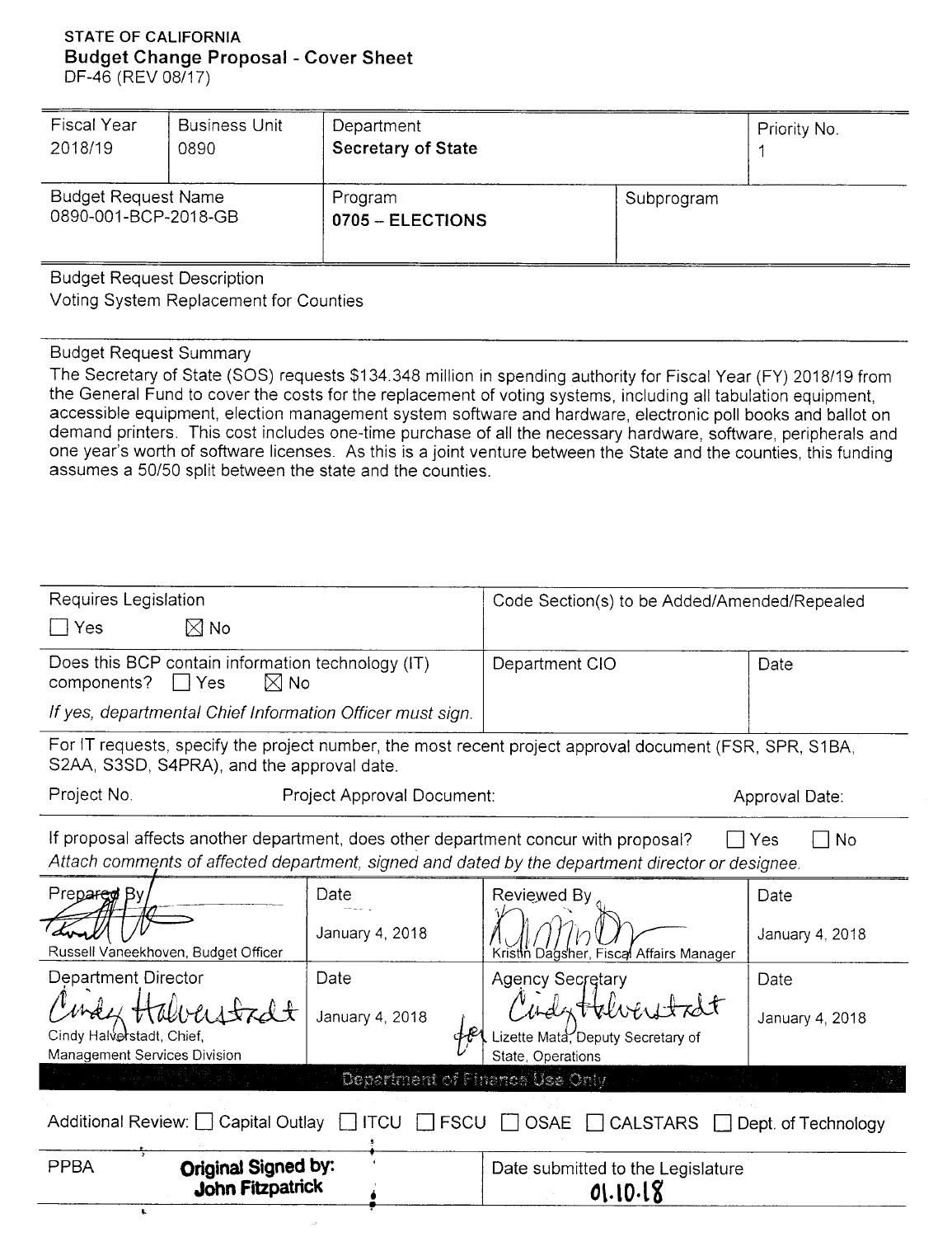# **A. Budget Request Summary**

The SOS requests \$134,348 million in spending authority for Fiscal Year (FY) 2018/19 from the General Fund to cover the costs for the replacement of voting systems, including ail tabulation equipment, accessible equipment, election management system software and hardware, electronic poll books and ballot on demand printers. This cost includes one-time purchase of all the necessary hardware, software, peripherals and one year's worth of software licenses. As this is a joint venture between the State and the counties, this funding assumes 50/50 split between the state and the counties.

# **B. Background/History**

The California Legislative Analyst's Office published a report in March 2017, "The 2017-18 Budget: Considering the State's Role in Elections." The report points out that antiquated voting equipment and systems are used in most California counties - parts are no longer available; they rely on operating systems that no longer receive security upgrades or other support from the manufacturers. Not only are these performance concerns, they are a serious security risk, both of which can lead to a catastrophic failure for jurisdictions and ultimately the State.

After the issues with Fiorida's election equipment in the Presidential Election of 2000, Congress passed the Help America Vote Act of 2002 (HAVA) and California voters passed Proposition 41 - the Voting Modernization Bond Act of 2002 (VMB). Both HAVA and VMS provided the SOS with funding to improve voting systems. Pursuant to HAVA, a "voting system" is any voting machine, voting device, or vote tabulating device that does not utilize pre-scored punch card ballots. Beginning in 2002, the SOS allocated multiple sources of funding to the 58 counties in California that conduct elections for the purpose of improving the voting systems. The different funding sources for counties to improve their voting systems are:

- 1. Voting Modernization Bond (VMB): Certified Voting Systems State funding issued to counties as reimbursements in the amount of \$200 million.
- 2. HAVA Section 102: Replacement of Punch Card or Lever Voting Machines Federal funding issued to counties as grants in the amount of \$57,322,707.
- 3. HAVA Section 301: General Election Technology Federal funding issued to counties as reimbursements through established contracts in the amount of \$195 million.

Both HAVA and VMB require the counties to pay for twenty five percent (25%) of the cost of all purchases under the respective funds through a 3:1 matching criteria.

Most California counties used their funding allocations to purchase new voting equipment prior to the 2006 election cycle. As described in the federal Voluntary Voting System Guidelines (WSG), adopted by the federal Election Assistance Commission (EAC), the federal agency that is in charge of the implementation of HAVA, the voting equipment was intended to last ten years. However, in 2005, when the VVSG was adopted, no one could have anticipated the rate at which technology would change. To quote EAC Commissioner Matt Masterson "[t]he iPhone was still two years in the future when most counties obtained their voting devices." Further, most of the technology in use in California counties is technology from the late 1990s or early 2000s. For instance, there are California counties that still use zip drives, dot matrix printers, Windows Server 2000 or 2003, etc. to tabulate and report their election results. Therefore, the technology being utilized is outdated and the software and hardware is becoming aged. Much of the equipment described has reached its end-of-life and cannot be replaced because it is no longer manufactured. The age and lack of replacement parts decreases the reliability and security of the equipment.

In response to the problems that occurred in the November 6, 2012, Presidential Election, President Obama established the Presidential Commission on Election Administration (PCEA). Its mission was to identify best practices in election administration and to make recommendations to improve the voting experience. The PCEA, in its 2014 report to the President, asserted that there is an "impending crisis in voting technology...A large share of the nation's voting machines are now almost a decade old and starting to break down. With no federal appropriations on the horizon, election authorities are on their own to do more with less."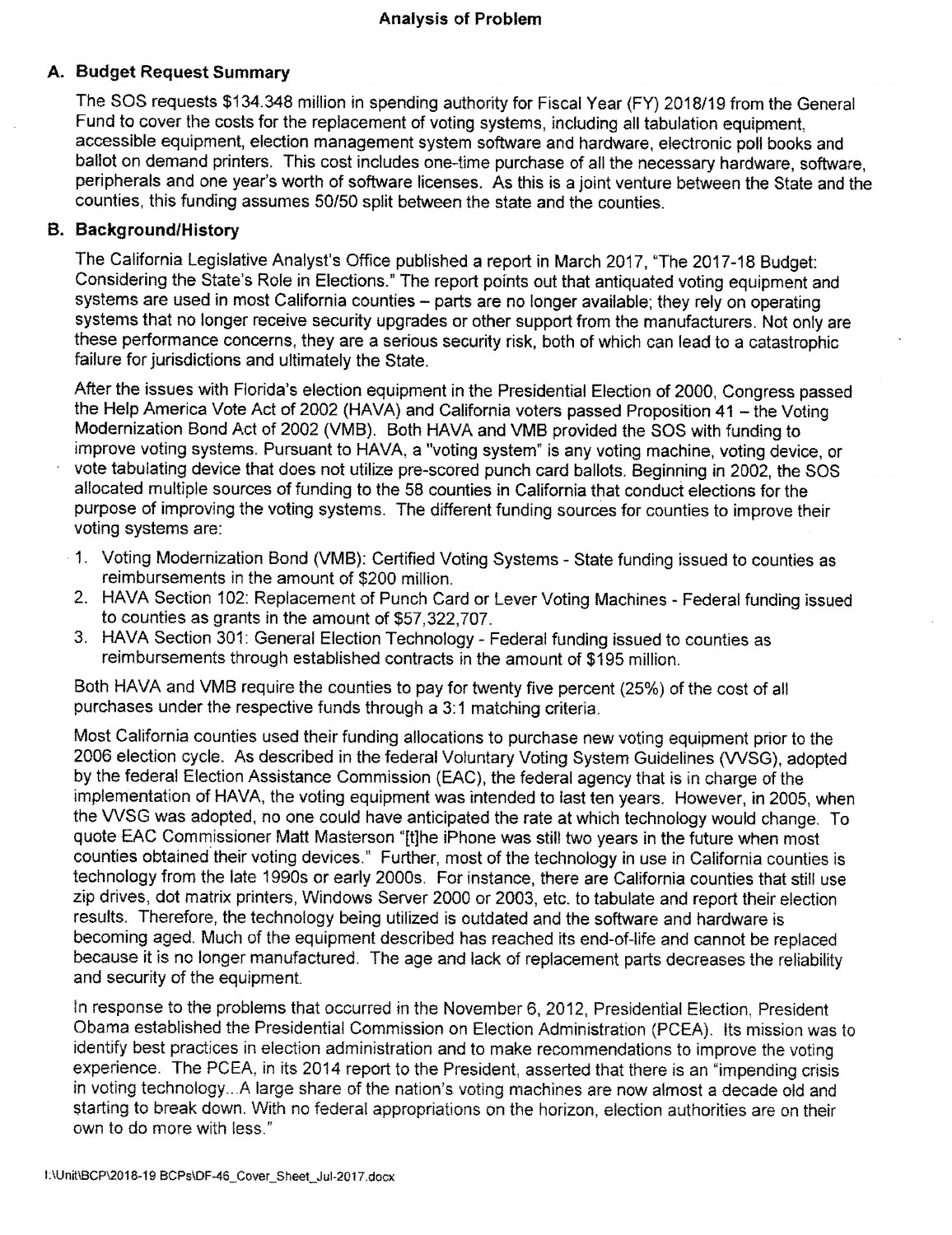In response to the PCEA report. House Democrats sent a letter to the United States Government Accountability Office:

Reports from individual states confirm that outdated voting equipment is a growing and widespread problem across the country. For example, during the 2014 election cycle, voters in Illinois reported inoperable voting machines, forcing them to use "old school paper forms." In Maryland, although state regulations mandate that each precinct provide at least one touchscreen machine for every 200 registered voters, "twenty of the state's 24 jurisdictions failed to meet this standard during the last presidential election." In 2012, there were numerous reports of "machines switching votes in Ohio." Similarly, a report by Verified Voting found:

Texas and Georgia struggled the most with glitchy electronic voting machines on Election Day. ... Some machines simply wouldn't boot up, and others unexpectedly shut down. Faulty touch screens were another issue-some registered a vote for the wrong candidate, while others just went blank.'

In December 2014, the Governor of Virginia included funding for new voting machines for alt precincts across Virginia after 49 localities reported voting equipment issues. Virginia uses equipment that is the same age as much of California's voting equipment. However, in February 2015 the portion of the budget that appropriated funds for voting equipment was rejected by the legislature. Shortly thereafter, in April 2015, the State of Virginia made national headlines when the Board of Elections decertified its voting equipment due to major security flaws with the technology. Edgardo Cortés, commissioner of the Virginia Department of Elections, said continuing to use the aging machines "creates an unacceptable risk to the integrity of the election process in the commonwealth." Ten of Virginia's counties were forced to borrow voting equipment to conduct their elections in 2015, putting their elections at jeopardy.

The method by which voters prefer to vote is also changing. In California, 57.79% of ballots cast in the 2016 General Election were voted by mail. This is a 39% increase over the 41.64% that cast ballots by mail in the 2008 General Election. This is significant in that the HAVA and VMB moneys that were spent on the voting equipment did not anticipate the volume of ballots that would be tabulated centrally. Additionally, as Baby Boomers age and the average voting age increases, there is more of a need for an accessible vote by mail solution. In September 2014, the State of Maryland was sued and then mandated by the court to implement an accessible vote by mail software solution for the 2014 General Election. California would prefer to assist all voters by providing an accessible means to vote by mail and not wait to be sued. However, in order to do so, the necessary resources must be available. Further, after the lawsuit, Maryland was required by statute to replace its entire voting system, not just the vote by mail software solution, with a new statewide system where the State paid for 50% and the counties funded the remaining 50%,

The National Conference of State Legislatures (NCSL) published a report on the Election Technology Project: Connecting Legislators and Election Officials Around Elections Technology. The report states "[t]he next big issue in election administration in the U.S. will revolve around technology: Voting equipment, electronic poll books, election management systems, and other hardware and software designed to serve voters and election administrators." Over a span of thirteen months, NCSL visited eight states where it met with legislators, legislative staff, and elections officials. There were five objectives of the meetings, the first two being: 1) apply evidence-based decision making to the purchase of new voting technology and 2) consider funding options for the replacement of high-priced voting equipment. At the conclusion of the report on the eight states, NCSL held the "Policy and Election Technology Conference" in June 2015 to connect experts to policy makers as states move forward in designing and selecting new elections technology.

The California Association of Clerks and Election Officials' (CACEO), in its March 30, 2015, letter to Secretary Padilia lists its top priorities. In that list is the following recommendation: "as voting systems continue to age we feel that there should be funding from either the federal or state government to support new technology and replace aging systems." As stated by the PCEA "[wjith no federal appropriations on the horizon, election authorities are on their own to do more with less " Therefore, it is up to the SOS, as the Chief Elections Official in the State of California, to work with our county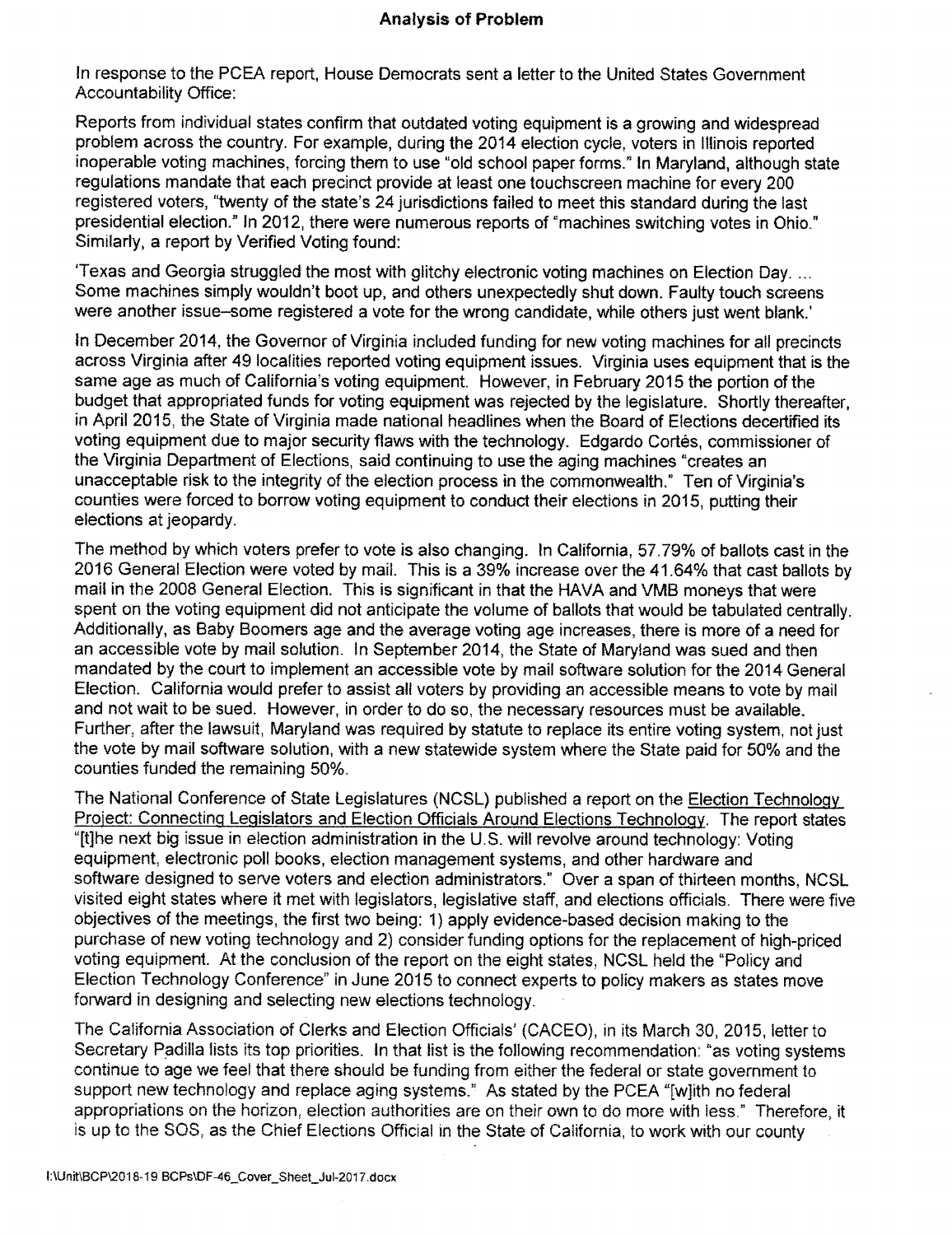## **Analysis of Problem**

partners to provide them with the necessary resources to ensure that California elections are conducted accurately, efficiently, reliably, accessibly and securely, as required by California law.

# **C . State Level Considerations**

The technology being utilized is outdated and the software and hardware is aging. The equipment has reached its end-of-llfe and cannot be replaced because it is no longer manufactured. Not only are these performance concerns, but they are a serious security risk, both of which can lead to a catastrophic failure for jurisdictions and ultimately the state.

The age and lack of replacement parts decreases the reliability of the equipment. If the voting systems are not replaced, the equipment in use will eventually break down to a state of non-repair, which will put the accuracy and reliability of California elections in jeopardy. If systems fail, there will be increased costs for the tabulation of votes due the personnel hours necessary to complete a hand-count. If all 58 counties were required to conduct a hand-count of all ballots in an election, it is estimated that the cost would exceed more than \$100 million per election in additional state-mandated costs, not to mention the additional time that it would take to determine and declare the winner in each contest.

California counties have to rely on other states and jurisdictions to supply it with parts for their voting equipment. As voting equipment gets older, the voting system manufacturers are no longer able to obtain parts. Therefore, as other states and jurisdictions scrap their old equipment for new, California counties are buying that old equipment for the sole purpose of using them for spare parts. Soon, there will be no more equipment and parts to purchase and those counties will have no way to maintain their existing equipment.

California has yet to have a catastrophic failure in an election. California watched the debacle in the 2000 Presidential Election in the State of Florida, the meltdown in the 2004 Presidential Election in Ohio, the recent 2015 Virginia voting system security dilemma, and many other problems with voting equipment that have been reported in the mainstream media. This is not the attention California wants. It is not good for the voters, election officials, or the Legislature.

# **D. Justification**

Most California counties purchased their voting equipment prior to the 2006 election cycle. Per the VVSG, the equipment was only intended to last ten years. However, in 2005, when the VVSG was adopted, no one could have anticipated the rate at which technology would change. To put this in perspective, EAC Commissioner Matt Masterson stated at a public meeting that "[t]he iPhone was still two years in the future when most counties obtained their voting devices." Further, most of the technology in use in California counties is technology from the late 1990s or early 2000s. For instance, there are counties that still use zip drives, dot matrix printers, Windows Server 2000 or 2003, etc. to tabulate and report the election results. Therefore, the technology being utilized is outdated and the software and hardware is becoming obsolete. Based on data from the November 2014 Election, 94.8% of the counties (53/58), which equates to 91.2% of California's registered voters, are utilizing voting equipment that runs on software that is no longer supported and no longer receive security upgrades. Further, all 58 counties have equipment that has hardware components that have reached end-of-life, meaning they are no longer manufactured and therefore cannot be purchased commercially; the parts must be fabricated or purchased on a secondary market. Although most of the voting system vendors try to find replacement parts that are determined to be equivalent in fit, form, and function, many counties are left to find a solution on their own. All of this decreases the reliability and security of the equipment.

Los Angeles County is the largest voting jurisdiction in the nation with 4.8 million voters. However, the voters currently mark their ballot choices with ink on retrofitted punch-card ballots that date to 1968 (similar to Scantron test forms), which are then tabulated on IBM card-counting machines that use an obsolete programming language. Los Angeles County is looking into a method of voting that would include tablet computers, with paper backup. The anticipated system would potentially provide the ability for voters to mark sample ballots on their own mobile devices and then print them at the polling place, similar to technology airlines use to scan boarding passes on smartphones. Dean Logan, Los Angeles County Registrar of Voters, stated "[w]e know we're getting to the end of the lifespan of what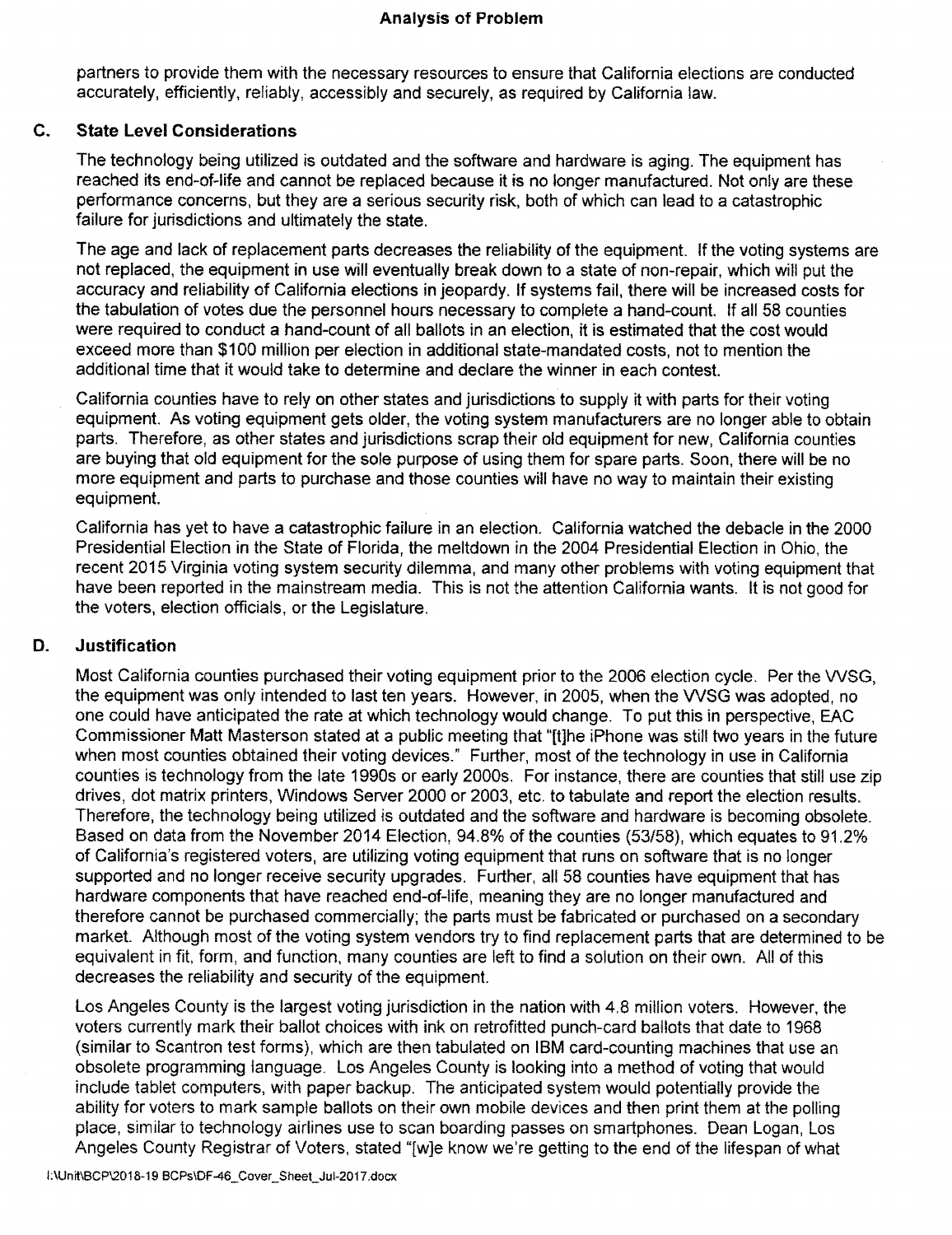we've got now... We want to have a system that uses today's technology and has the ability to adapt to future technological development." This technology is estimated to cost Los Angeles County \$42 million.

Orange County, California, the fifth largest voting jurisdiction in the nation, has experienced a rising failure rate in the county's voting system, which runs on Windows 2000 software and hardware that is over ten years old. The county solved the issues by replacing cable connections with military-grade hardware on the county's 11,000 electronic voting machines. The county has also bought extra voting machines for the sole purpose of utilizing them for parts. Neal Kelley, Registrar of Voters in Orange County was quoted stating "[b]y doing that, we can probably extend our life cycle to 2018." Replacing Orange County's system is estimated to cost \$20 million.

The purchase of extra equipment for the sole purpose of utilizing them for spare parts is becoming a regular occurrence. Many of the parts can no longer be obtained on the open market. Further, because the equipment is so old, the voting system manufacturers are not willing to take the time and spend the money it takes to research, develop and manufacture new parts. For example, the Dominion/Sequoia Optech 400-C is no longer being manufactured. This equipment is being used in fourteen California counties; in eight of those counties it is the only voting device that tabulates votes. The votes that were cast on this equipment equates to 16.1% of all voters that voted in the 2014 General Election. As these fourteen counties have equipment breakdown, they have to obtain equipment and parts from other states that have scrapped their equipment to purchase new equipment. Soon, there will be no more equipment and parts to purchase and those counties will have no way to maintain their existing equipment.

Issues with the voting systems in California during elections are becoming more apparent. In Kern County in the 2012 General Election there were 19 voting system incidents reported. In the 2014 General Election, where fewer voters turned out and therefore the equipment was used less, there were a total of 38 voting system incidents reported. Here in Sacramento County the incidents reported were 39 and 95 for the 2012 and 2014 General Elections, respectively. Included in the reports are items such as the ballot is not being marked properly by the ballot marking device (voting equipment), ballots are jamming in the voting equipment, printer jams, and equipment unexpectedly rebooting or powering off completely. The reports by the two counties are not anomalies. The number of reports from election to election in almost all California counties is increasing. Each time one of these machines has to be taken out of service, each of the votes cast on the machine prior to the failure must be hand counted. This is increasing the time it takes to report results and significantly increasing costs. With new equipment and technology, these extra costs could be drastically reduced, if not omitted completely.

Prior to having a Florida 2000 debacle, an Ohio 2004 meltdown, a Virginia 2015 dilemma, or a severe security breach, California needs to receive funding to update its 2006 hardware running 1990s software to allow all people to utilize election technology that is accurate, reliable, efficient, accessible, usable and secure. In order to accomplish this, the SOS and the 58 California counties need the resources to purchase and deploy such technology. It is also understood that this is a joint venture between the State and the counties, and therefore, both need to provide their portion of the funding in the upgrade.

### **E. Outcomes and Accountability**

This proposal is not intended to address existing state workload or improve state business workflow.

| <b>Workload Measure</b>                                                      | C٢  | ΒY  | $BY+1$ | $BY+2$     | $BY+3$ | <b>BY+4</b> |
|------------------------------------------------------------------------------|-----|-----|--------|------------|--------|-------------|
| e.g., Applications Received,<br>Applications Processed, Call<br>Volume, etc. | N/A | N/A | N/A    | <b>N/A</b> | N/A    | N/A         |
|                                                                              |     |     |        |            |        |             |

### **Projected Outcomes**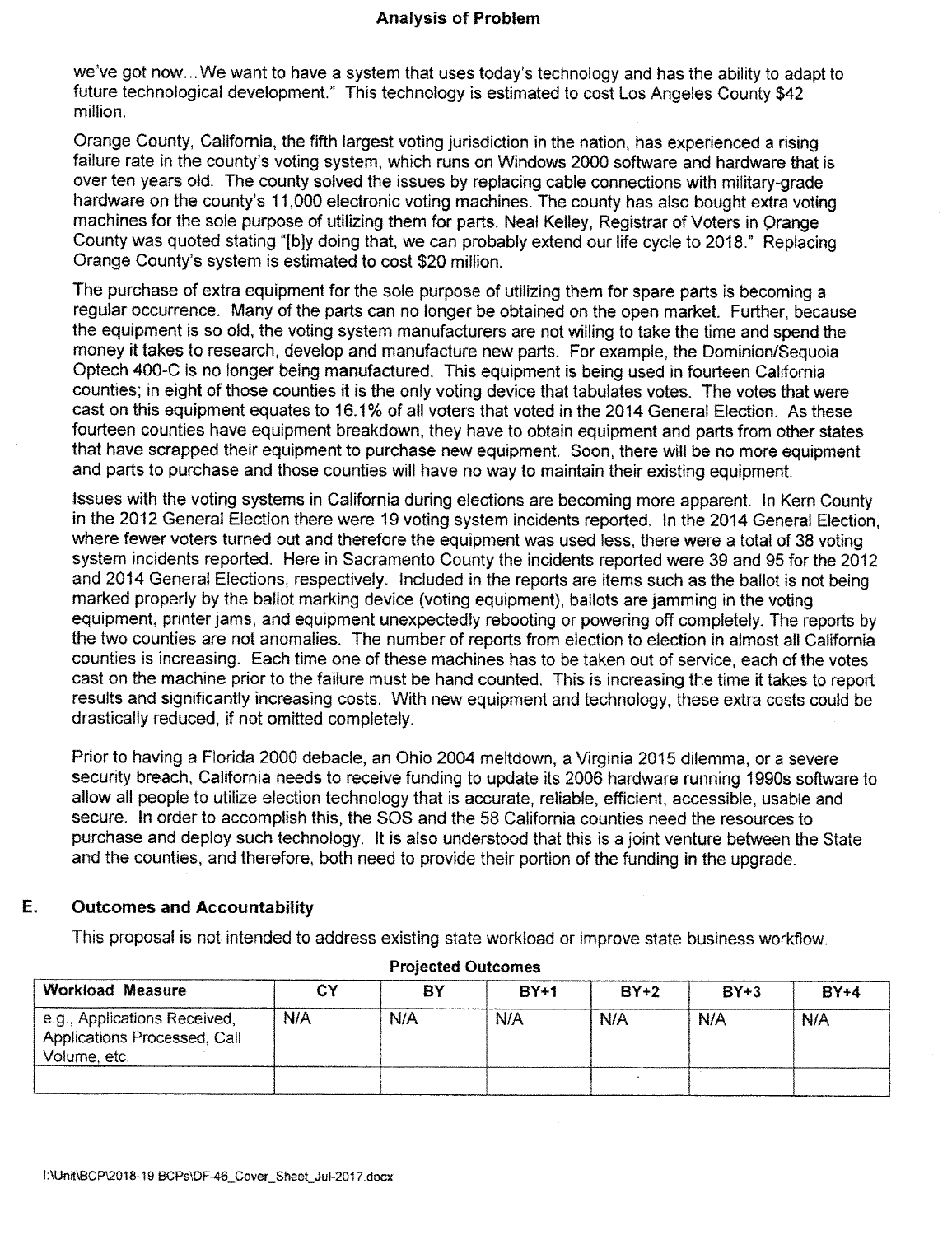# **F. Analysis of All Feasible Alternatives**

**Alternative 1: Approve \$134,348 million in spending authority for FY 18/19 to fund voting technology replacement for counties to ensure that California elections are conducted accurately, efficiently, reliably, accessibly and securely, as required by California law.** 

Pros: It is anticipated that most California jurisdictions will move to a vote center model. It is estimated that the cost to replace voting systems under a hybrid model where large jurisdictions move to a vote center model, but small jurisdictions (>50 precincts) remain in a polling place model will cost \$134,348 million dollars. The cost assumes a 50/50 split between the state and the counties.

Cons: A General Fund outlay of \$134,348 million in spending, which is a large hit to the General Fund budget, however, is essential to ensuring the accuracy, security and reliability of our elections.

# **Alternative 2: Do Nothing.**

Pros: Saves the state money for now.

Cons:

- If the state does not provide some sort of funding to replace the antiquated equipment being used in current elections, the likelihood of a serious failure or security breach becomes imminent. It is not a matter of if these systems will fail; eventually there will be a catastrophic failure.
- In the long run, delaying replacement will increase the cost to State,

### **G. Implementation Plan**

The SOS would allocate the funds based on registered voters and county size. Then, the SOS would award a contract to each of the 58 counties in the amount of the respective allocation. Upon the approval/adoption of the SOS/County contract, each county will be able to contract for the purchase or lease of allowable voting technologies and seek reimbursement for the cost. The SOS requests that reimbursement be allowed for counties that have made qualifying purchases of voting technologies in fiscal years prior to FY 18-19. SOS personnel will be responsible for verifying that the purchase or lease of voting equipment by the county seeking reimbursement meets the criteria set forth in the contract and will, thereafter reimburse the county for the allowable amount.

Since 2003, the SOS has successfully administered such a process. Through HAVA, the federal government provided the State of California with over \$381 million, plus many additional grants, with which \$195 million was issued to counties as reimbursements through established contracts. After two federal audits and one state audit, the SOS has shown that it has the ability to facilitate an accurate accounting through the method prescribed above. Similarly, the SOS has experience with this process from the implementation of California Propostion 41 - Voting Modernization Bond Act of 2002 (VMB) funds in the amount of \$200 million.

# **H. Supplemental Information**

None

# **I. Recommendation**

Approve Alternative 1. This alternative allows California elections to be conducted accurately, efficiently, reliably, accessibly, and securely.